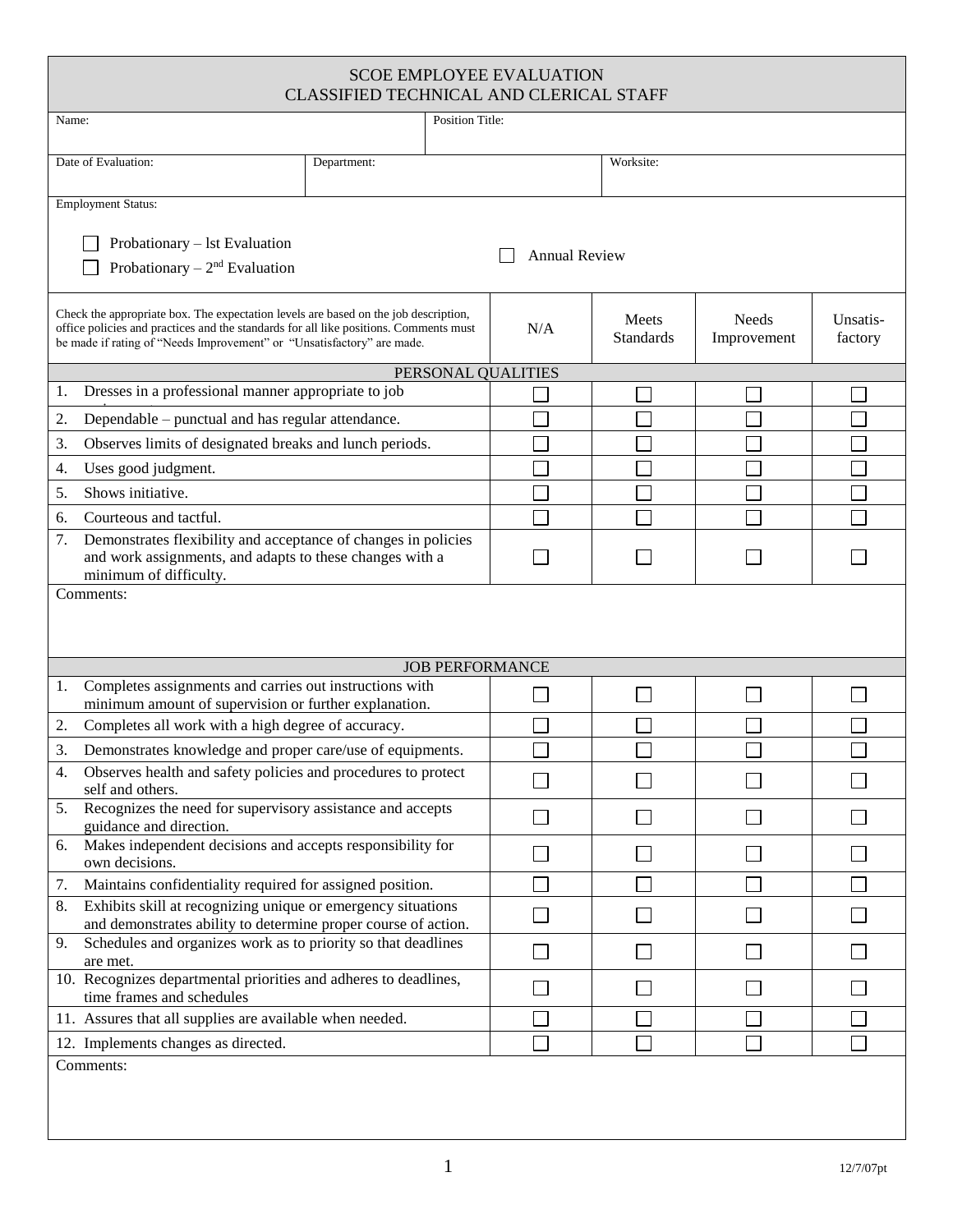| Check the appropriate box. The expectation levels are based on the job description,<br>office policies and practices and the standards for all like positions. Comments must<br>be made if rating of "Needs Improvement" or "Unsatisfactory" are made. | N/A                         | Meets<br><b>Standards</b> | <b>Needs</b><br>Improvement | Unsatis-<br>factory |
|--------------------------------------------------------------------------------------------------------------------------------------------------------------------------------------------------------------------------------------------------------|-----------------------------|---------------------------|-----------------------------|---------------------|
| <b>QUALITY OF WORK</b>                                                                                                                                                                                                                                 |                             |                           |                             |                     |
| Demonstrates detailed and specific knowledge of area of<br>1.<br>responsibility.                                                                                                                                                                       |                             |                           |                             |                     |
| 2.<br><b>Neatness</b>                                                                                                                                                                                                                                  |                             |                           |                             |                     |
| 3.<br>Thoroughness                                                                                                                                                                                                                                     |                             |                           |                             |                     |
| 4.<br>Accuracy                                                                                                                                                                                                                                         |                             |                           |                             |                     |
| Comments:                                                                                                                                                                                                                                              |                             |                           |                             |                     |
| WORK MANAGEMENT                                                                                                                                                                                                                                        |                             |                           |                             |                     |
| Devises effective solutions to problems.<br>1.                                                                                                                                                                                                         |                             |                           |                             |                     |
| 2.<br>Effectively performs assignments.                                                                                                                                                                                                                |                             |                           |                             |                     |
| Communicates in a positive, professional and effective manner<br>3.<br>with multilevel contacts; selects appropriate mode of<br>communication for each situation.                                                                                      |                             |                           |                             |                     |
| Communicates effectively in both written and oral modes with<br>4.<br>multilevel contacts.                                                                                                                                                             |                             |                           |                             |                     |
| Displays tact and sensitivity in communications with multilevel<br>5.<br>contacts.                                                                                                                                                                     | $\mathcal{L}_{\mathcal{A}}$ |                           |                             |                     |
| Accurately utilizes available resources, rules and procedures<br>6.<br>necessary to accomplish tasks in area of responsibility.                                                                                                                        |                             |                           |                             |                     |
| Provides back-up assistance as required and demonstrates a<br>7.<br>willingness to work overtime when necessary.                                                                                                                                       |                             |                           |                             |                     |
| Organizes and maintains work area for maximum efficiency.<br>8.                                                                                                                                                                                        |                             |                           |                             |                     |
| Comments:<br>WORK PRODUCTIVITY                                                                                                                                                                                                                         |                             |                           |                             |                     |
| Provides an effective volume of output/efficiency.<br>1.                                                                                                                                                                                               |                             |                           |                             |                     |
| 2.<br>Meets schedules.                                                                                                                                                                                                                                 |                             |                           |                             |                     |
| Comments:                                                                                                                                                                                                                                              |                             |                           |                             |                     |
| <b>ATTITUDE TOWARD WORK</b>                                                                                                                                                                                                                            |                             |                           |                             |                     |
| Follows SCOE policies.<br>1.                                                                                                                                                                                                                           |                             |                           |                             |                     |
| 2.<br>Follows worksite policies.                                                                                                                                                                                                                       |                             |                           |                             |                     |
| Interprets policies and procedures within area of responsibility.<br>3.                                                                                                                                                                                |                             |                           |                             |                     |
| Understands and accepts purpose and function of assignment<br>4.<br>and its relationship to department/SCOE.                                                                                                                                           |                             |                           |                             |                     |
| Accepts criticism and implements suggestions.<br>5.                                                                                                                                                                                                    |                             |                           |                             |                     |
| Accepts responsibility willingly.<br>6.                                                                                                                                                                                                                |                             |                           |                             |                     |
| Endeavors to improve work techniques.<br>7.                                                                                                                                                                                                            |                             |                           |                             |                     |
| Demonstrates enthusiasm and interest in work.<br>8.                                                                                                                                                                                                    |                             |                           |                             |                     |
| Demonstrates ability to enhance the efficiency and effectiveness<br>9.<br>in area of responsibility.                                                                                                                                                   |                             |                           |                             |                     |
| 10. Accepts new ideas and procedures.                                                                                                                                                                                                                  |                             |                           |                             |                     |
| Comments:                                                                                                                                                                                                                                              |                             |                           |                             |                     |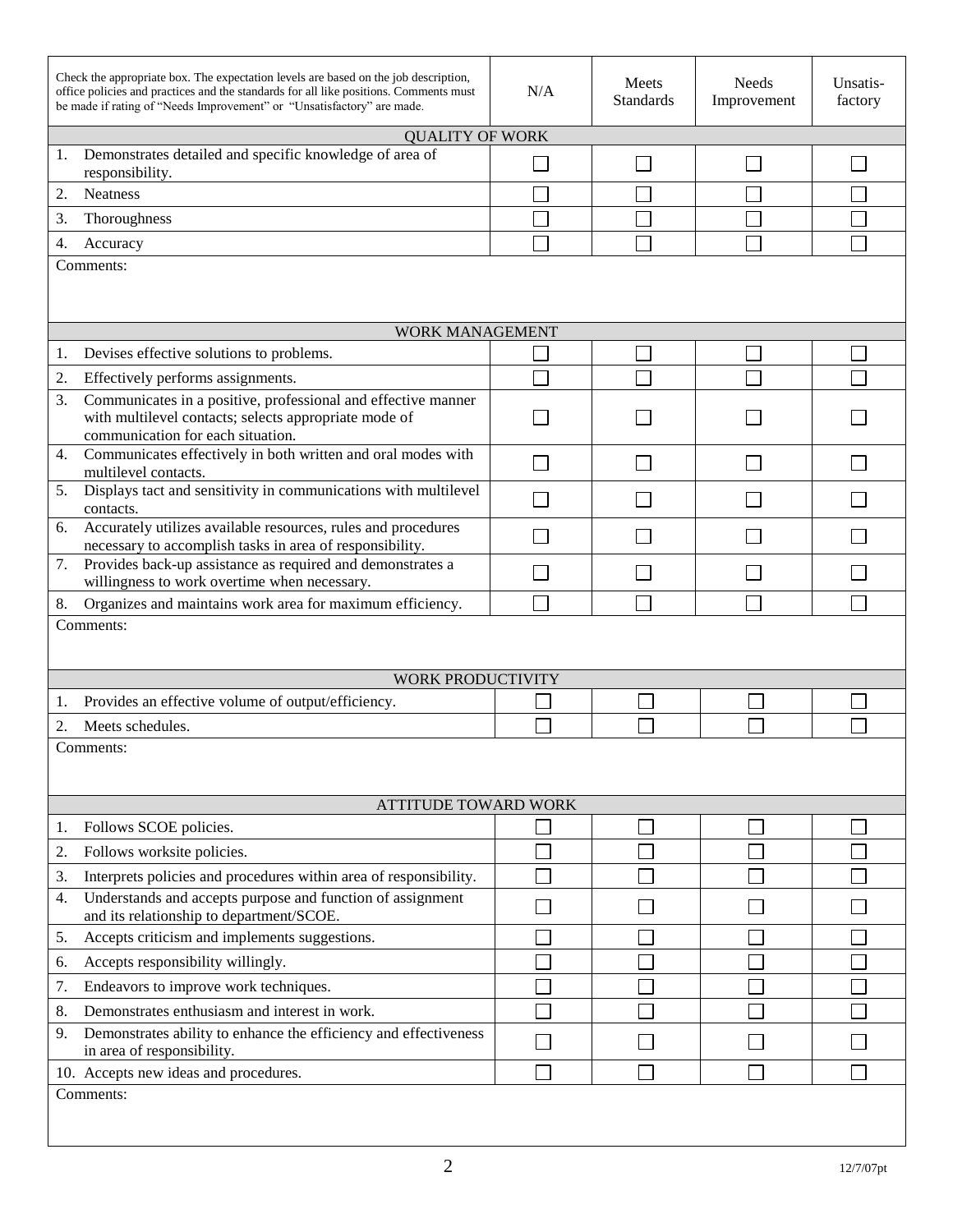| Check the appropriate box. The expectation levels are based on the job description,<br>office policies and practices and the standards for all like positions. Comments must<br>be made if rating of "Does Not Meet Standards", Needs Improvement" or Exceeds<br>Standards" are made. | N/A                      | Meets<br><b>Standards</b> | <b>Needs</b><br>Improvement | Unsatis-<br>factory |
|---------------------------------------------------------------------------------------------------------------------------------------------------------------------------------------------------------------------------------------------------------------------------------------|--------------------------|---------------------------|-----------------------------|---------------------|
|                                                                                                                                                                                                                                                                                       | RELATIONSHIP WITH PEOPLE |                           |                             |                     |
| Cooperates with co-workers at all levels.<br>1.                                                                                                                                                                                                                                       |                          |                           |                             |                     |
| Uses appropriate communication skills both oral and written.<br>2.                                                                                                                                                                                                                    |                          |                           |                             |                     |
| Demonstrates team effort when necessary to achieve<br>3.<br>department/SCOE goals.                                                                                                                                                                                                    |                          |                           |                             |                     |
| Treats co-workers, clients and the general public in a<br>4.<br>courteous, helpful and professional manner.                                                                                                                                                                           |                          |                           |                             |                     |
| 5.<br>Responds to others in a timely manner.                                                                                                                                                                                                                                          |                          |                           |                             |                     |
| Comments:<br>PROFESSIONAL GROWTH                                                                                                                                                                                                                                                      |                          |                           |                             |                     |
| Participates in designated in-service training.<br>1.                                                                                                                                                                                                                                 | Yes                      | N <sub>o</sub>            | N/A                         |                     |
| Makes personal effort to improve education and job-related<br>2.<br>skills.                                                                                                                                                                                                           | Yes                      | $\Box$ No                 | $\Box$ N/A                  |                     |
| <b>EVALUATION SUMMARY</b>                                                                                                                                                                                                                                                             |                          |                           |                             |                     |
| A. Evaluator's Comments:                                                                                                                                                                                                                                                              |                          |                           |                             |                     |
|                                                                                                                                                                                                                                                                                       |                          |                           |                             |                     |
| B. Suggestions for In-Service Training:                                                                                                                                                                                                                                               |                          |                           |                             |                     |
|                                                                                                                                                                                                                                                                                       |                          |                           |                             |                     |
|                                                                                                                                                                                                                                                                                       |                          |                           |                             |                     |
| C. Certification of Evaluator:                                                                                                                                                                                                                                                        |                          |                           |                             |                     |
| I hereby certify that this report constitutes my best judgment of the service value of this employee and is based on personal<br>observation and knowledge of his/her work.                                                                                                           |                          |                           |                             |                     |
| Supervisor's Signature:                                                                                                                                                                                                                                                               | Date:                    |                           |                             |                     |

| D. Waiver (Permanent Employee Only)                                                        |                              |  |  |
|--------------------------------------------------------------------------------------------|------------------------------|--|--|
| Evaluation may be waived upon written consent of employee, supervisor and department head. |                              |  |  |
| Evaluation for                                                                             | school year waived.          |  |  |
|                                                                                            |                              |  |  |
| Employee's Signature:                                                                      | Department Head's Signature: |  |  |
|                                                                                            |                              |  |  |
| Supervisor's Signature                                                                     | Date:                        |  |  |
|                                                                                            |                              |  |  |
|                                                                                            |                              |  |  |